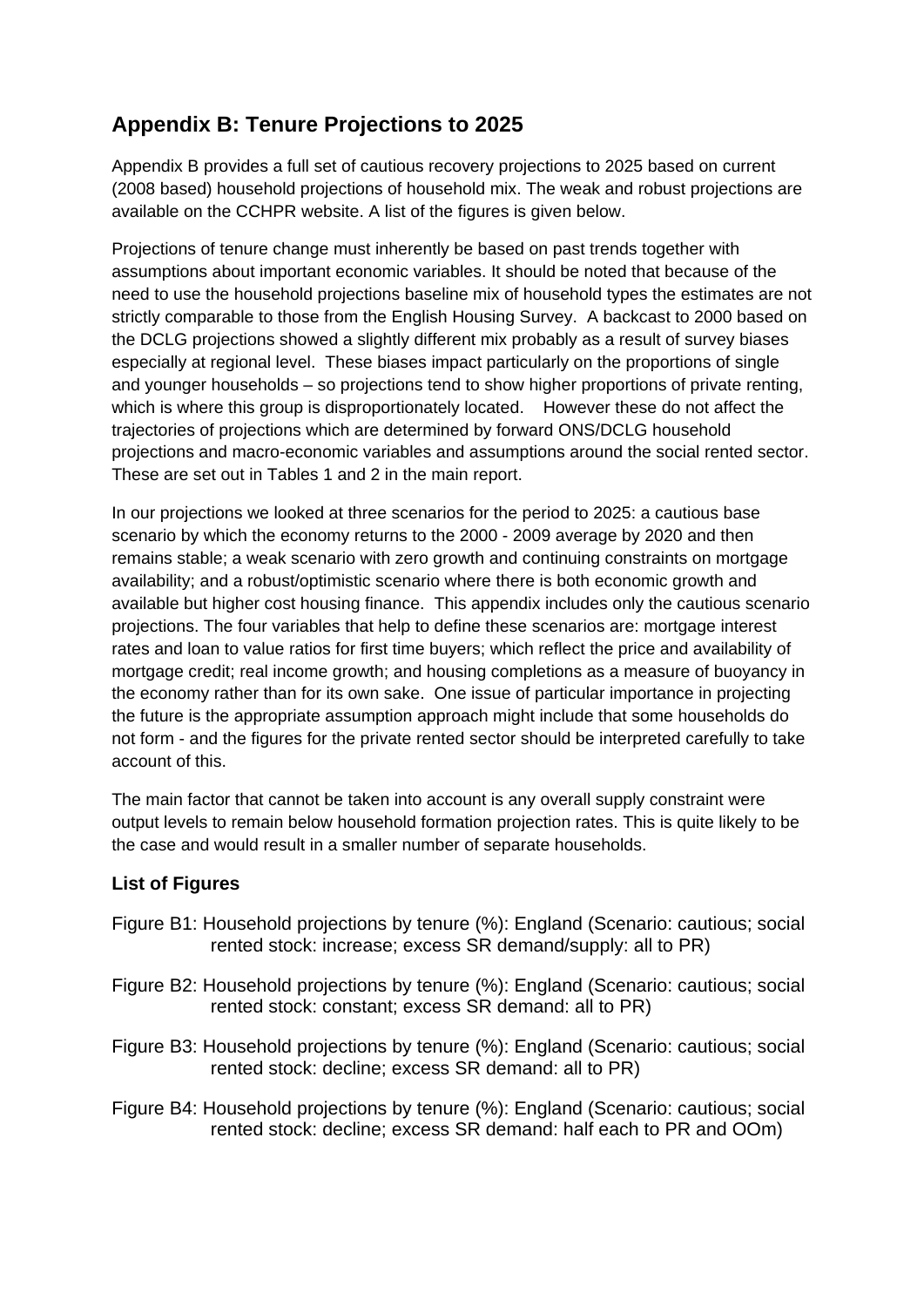- Figure B5: Household projections by tenure (%): London (Scenario: cautious; social rented stock: increase; excess SR demand/supply: all to PR)
- Figure B6: Household projections by tenure (%): London (Scenario: cautious; social rented stock: constant; excess SR demand: all to PR)
- Figure B7: Household projections by tenure (%): London (Scenario: cautious; social rented stock: decline; excess SR demand: all to PR)
- Figure B8: Household projections by tenure (%): London (Scenario: cautious; social rented stock: decline; excess SR demand: half each to PR and OOm)
- Figure B9: Household projections by tenure (%): families with dependent children; England (Scenario: cautious; social rented stock: increase; excess SR demand/supply: all to PR)
- Figure B10: Household projections by tenure (%): families with dependent children; England (Scenario: cautious; social rented stock: constant; excess SR demand: all to PR)
- Figure B11: Household projections by tenure (%): families with dependent children; England (Scenario: cautious; social rented stock: decline; excess SR demand: all to PR)
- Figure B12: Household projections by tenure (%): families with dependent children; England (Scenario: cautious; social rented stock: decline; excess SR demand: half each to PR and OOm)
- Figure B13: Household projections by tenure (%): families with dependent children; London (Scenario: cautious; social rented stock: increase; excess SR demand/supply: all to PR)
- Figure B14: Household projections by tenure (%): families with dependent children; London (Scenario: cautious; social rented stock: constant; excess SR demand: all to PR)
- Figure B15: Household projections by tenure (%): families with dependent children; London (Scenario: cautious; social rented stock: decline; excess SR demand: all to PR)
- Figure B16: Household projections by tenure (%): families with dependent children; London (Scenario: cautious; social rented stock: decline; excess SR demand: half each to PR and OOm)
- Figure B17: Household projections by tenure (%): LMI households; England (Scenario: cautious; social rented stock: increase; excess SR demand/supply: all to PR)
- Figure B18: Household projections by tenure (%): LMI households; England (Scenario: cautious; social rented stock: constant; excess SR demand: all to PR)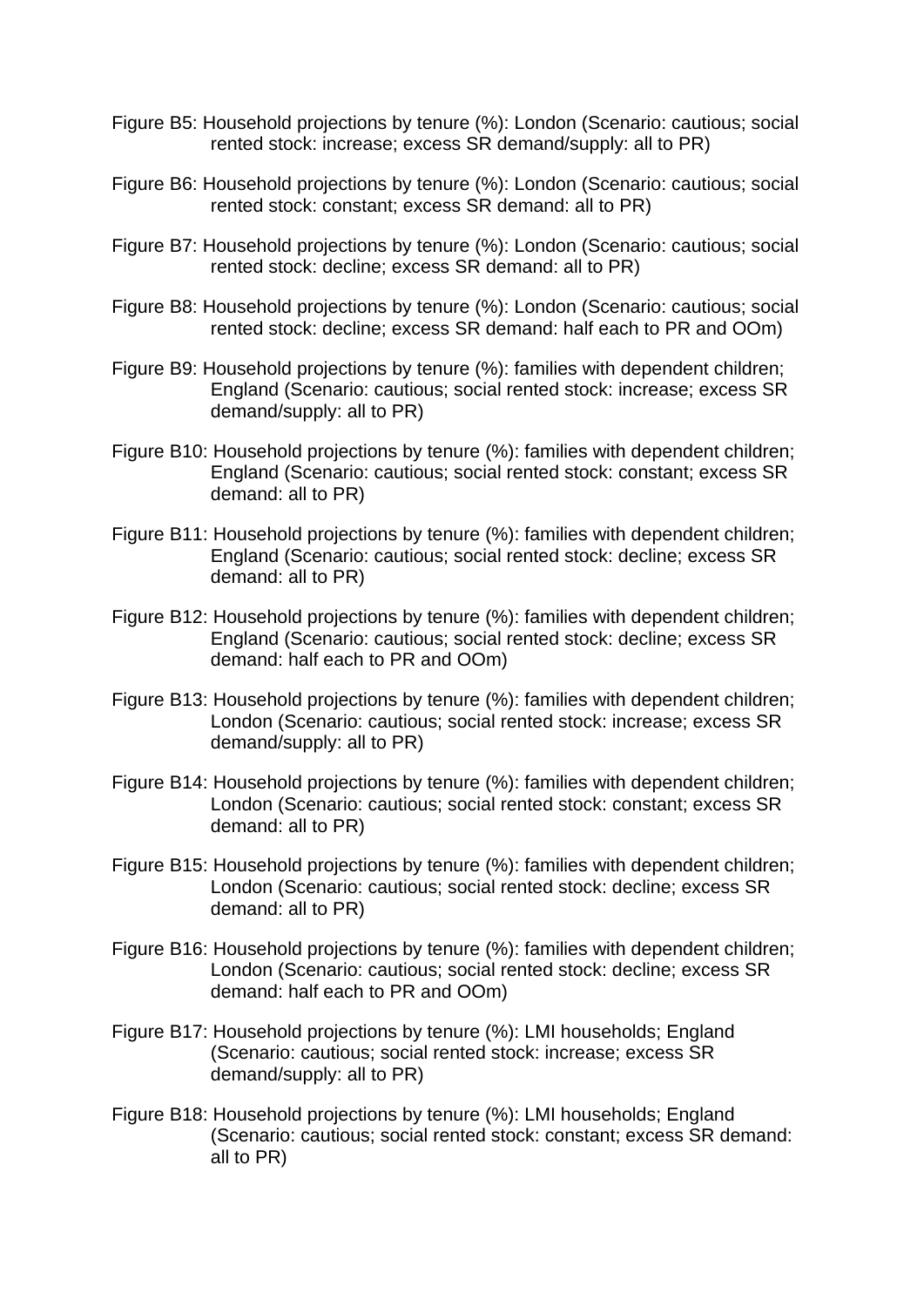- Figure B19: Household projections by tenure (%): LMI households; England (Scenario: cautious; social rented stock: decline; excess SR demand: all to PR)
- Figure B20: Household projections by tenure (%): LMI households; England (Scenario: cautious; social rented stock: decline; excess SR demand: half each to PR and OOm)
- Figure B21: Household projections by tenure (%): LMI households; London (Scenario: cautious; social rented stock: increase; excess SR demand/supply: all to PR)
- Figure B22: Household projections by tenure (%): LMI households; London (Scenario: cautious; social rented stock: constant; excess SR demand: all to PR)
- Figure B23: Household projections by tenure (%): LMI households; London (Scenario: cautious; social rented stock: decline; excess SR demand: all to PR)
- Figure B24: Household projections by tenure (%): LMI households; London (Scenario: cautious; social rented stock: decline; excess SR demand: half each to PR and OOm)
- Figure B25: Household projections by tenure (%): LMI households; families with dependent children; England (Scenario: cautious; social rented stock: increase; excess SR demand/supply: all to PR)
- Figure B26: Household projections by tenure (%): LMI households; families with dependent children; England (Scenario: cautious; social rented stock: constant; excess SR demand: all to PR)
- Figure B27: Household projections by tenure (%): LMI households; families with dependent children; England (Scenario: cautious; social rented stock: decline; excess SR demand: all to PR)
- Figure B28: Household projections by tenure (%): LMI households; families with dependent children; England (Scenario: cautious; social rented stock: decline; excess SR demand: half each to PR and OOm)
- Figure B29: Household projections by tenure (%): LMI households; families with dependent children; London (Scenario: cautious; social rented stock: increase; excess SR demand/supply: all to PR)
- Figure B30: Household projections by tenure (%): LMI households; families with dependent children; London (Scenario: cautious; social rented stock: constant; excess SR demand: all to PR)
- Figure B31: Household projections by tenure (%): LMI households; families with dependent children; London (Scenario: cautious; social rented stock: decline; excess SR demand: all to PR)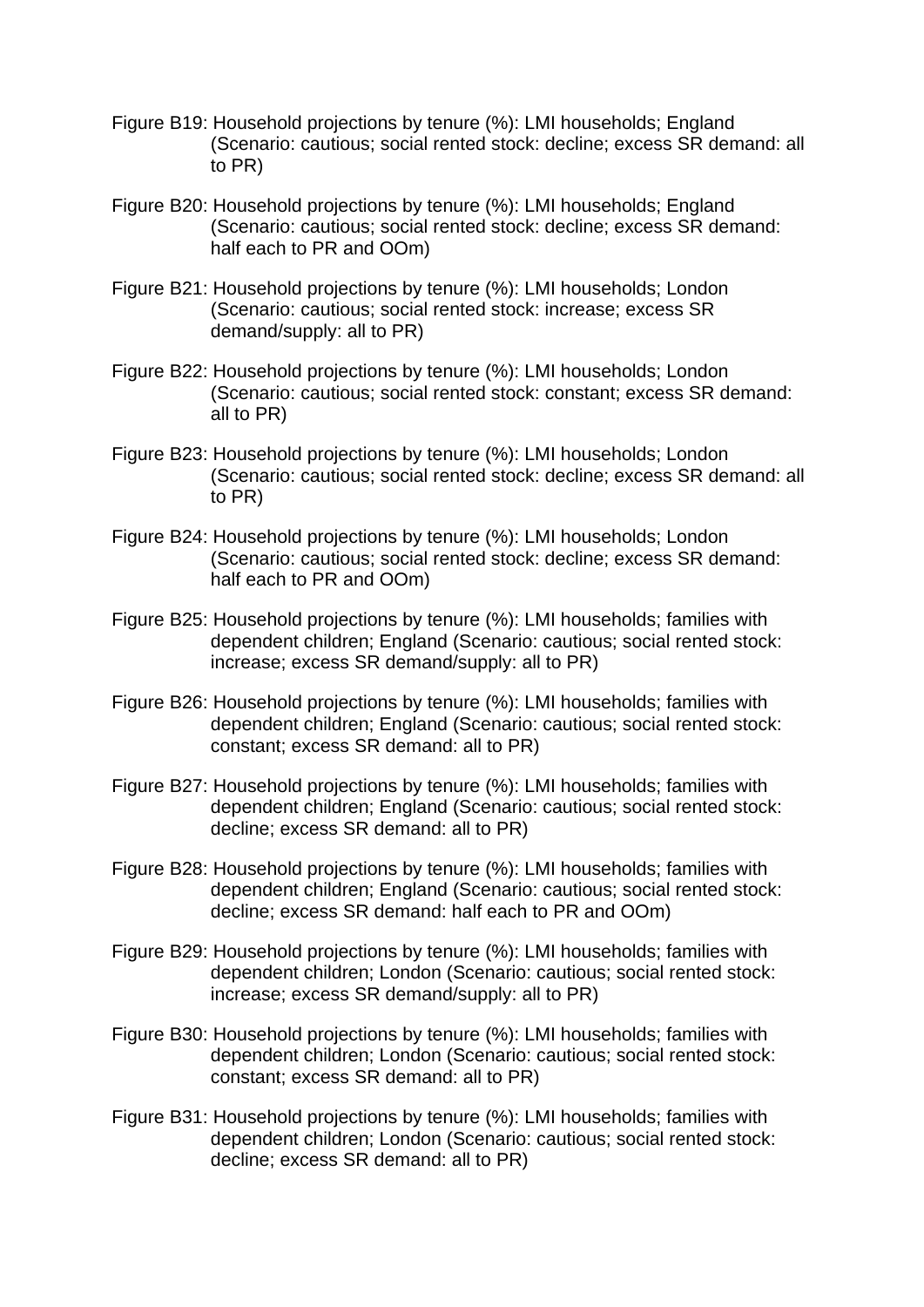Figure B32: Household projections by tenure (%): LMI households; families with dependent children; London (Scenario: cautious; social rented stock: decline; excess SR demand: half each to PR and OOm)



**Figure B1: Household projections by tenure (%): England (Scenario: cautious;** social rented stock: increase; excess SR demand/supply: all to PR)

**Figure B2: Household projections by tenure (%): England** (Scenario: cautious; social rented stock: constant; excess SR demand: all to PR)

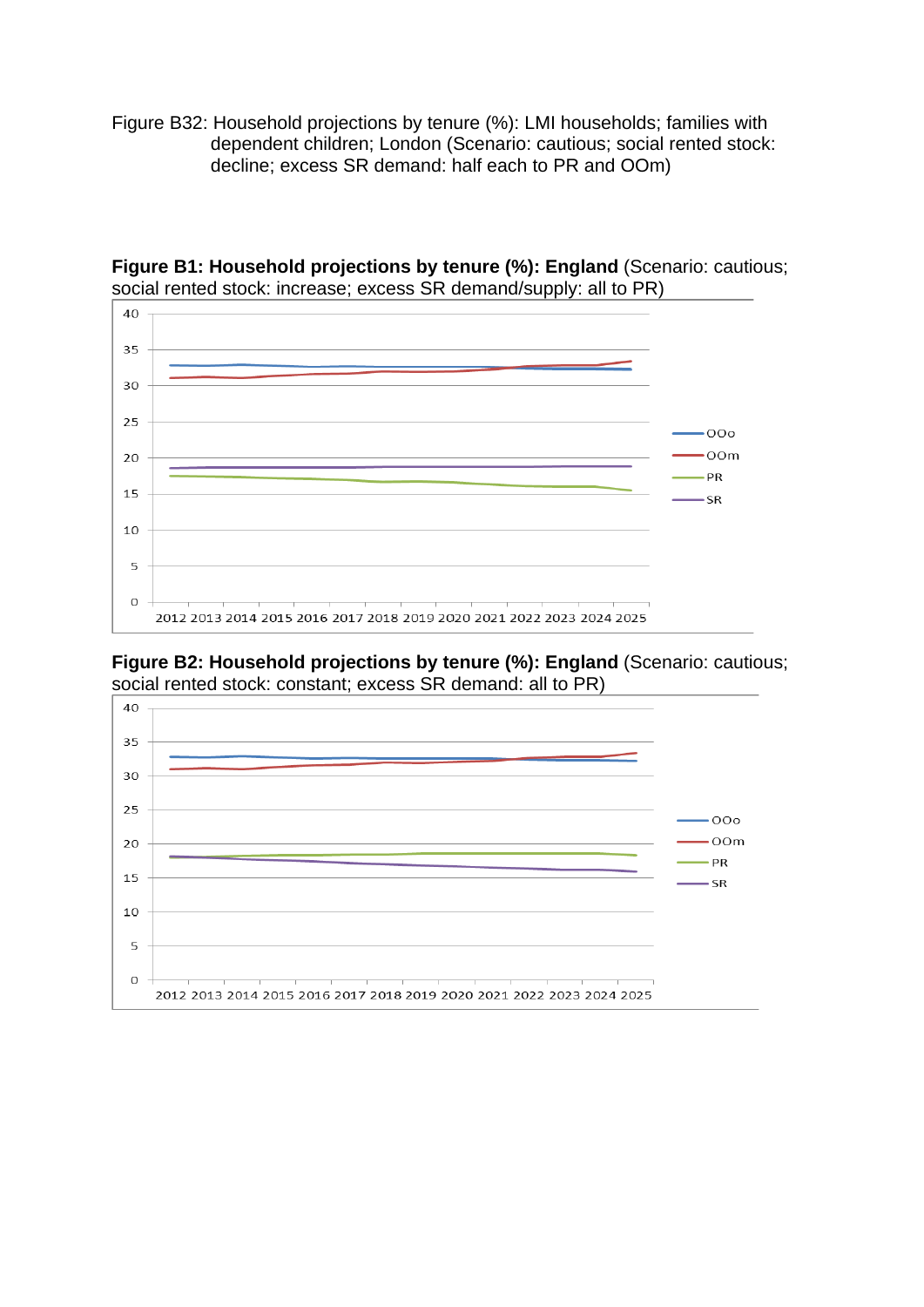

**Figure B3: Household projections by tenure (%): England** (Scenario: cautious; social rented stock: decline; excess SR demand: all to PR)

**Figure B4: Household projections by tenure (%): England** (Scenario: cautious; social rented stock: decline; excess SR demand: half each to PR and OOm)

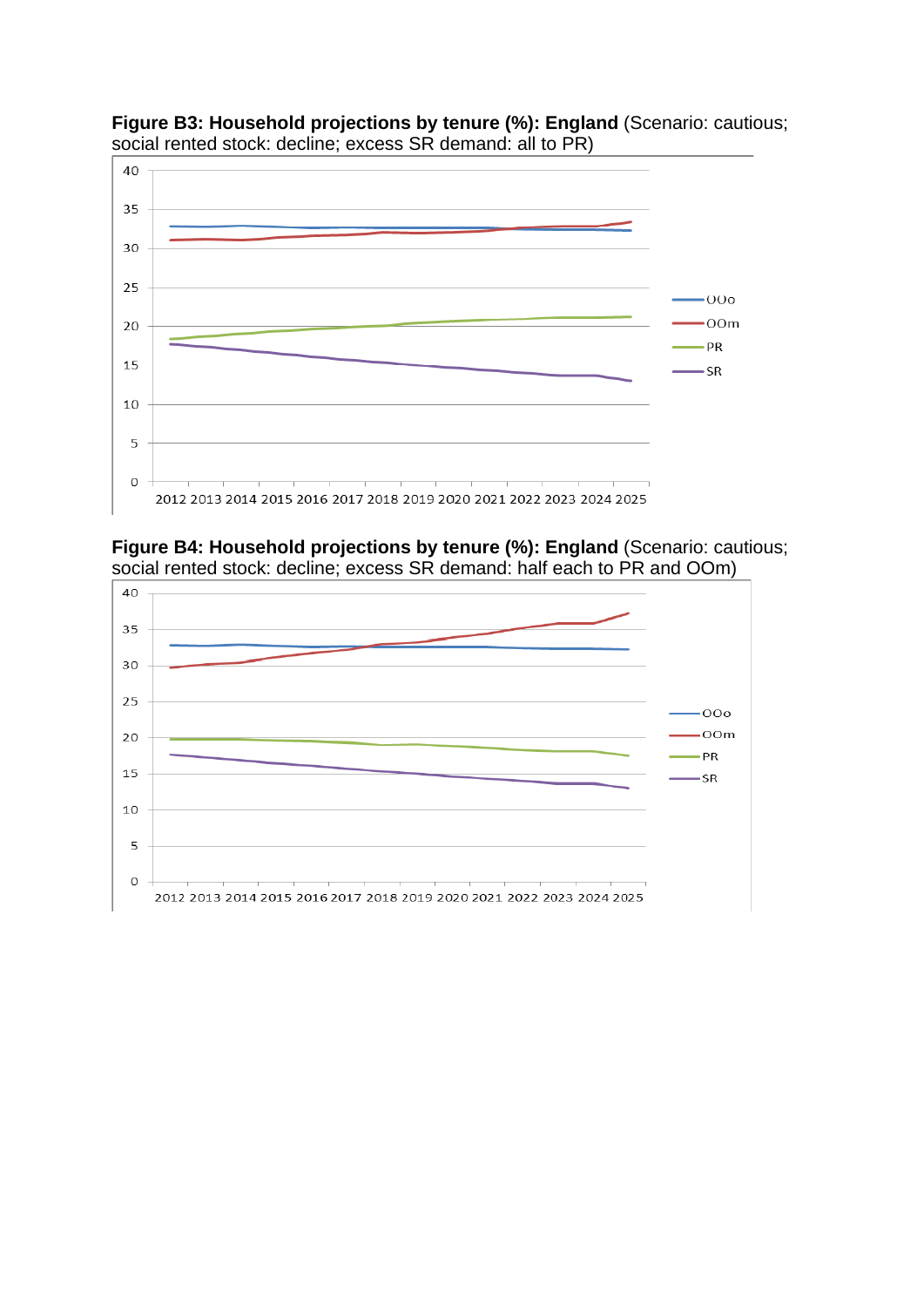

**Figure B5: Household projections by tenure (%): London** (Scenario: cautious; social rented stock: increase; excess SR demand/supply: all to PR)

**Figure B6: Household projections by tenure (%): London** (Scenario: cautious; social rented stock: constant; excess SR demand: all to PR)

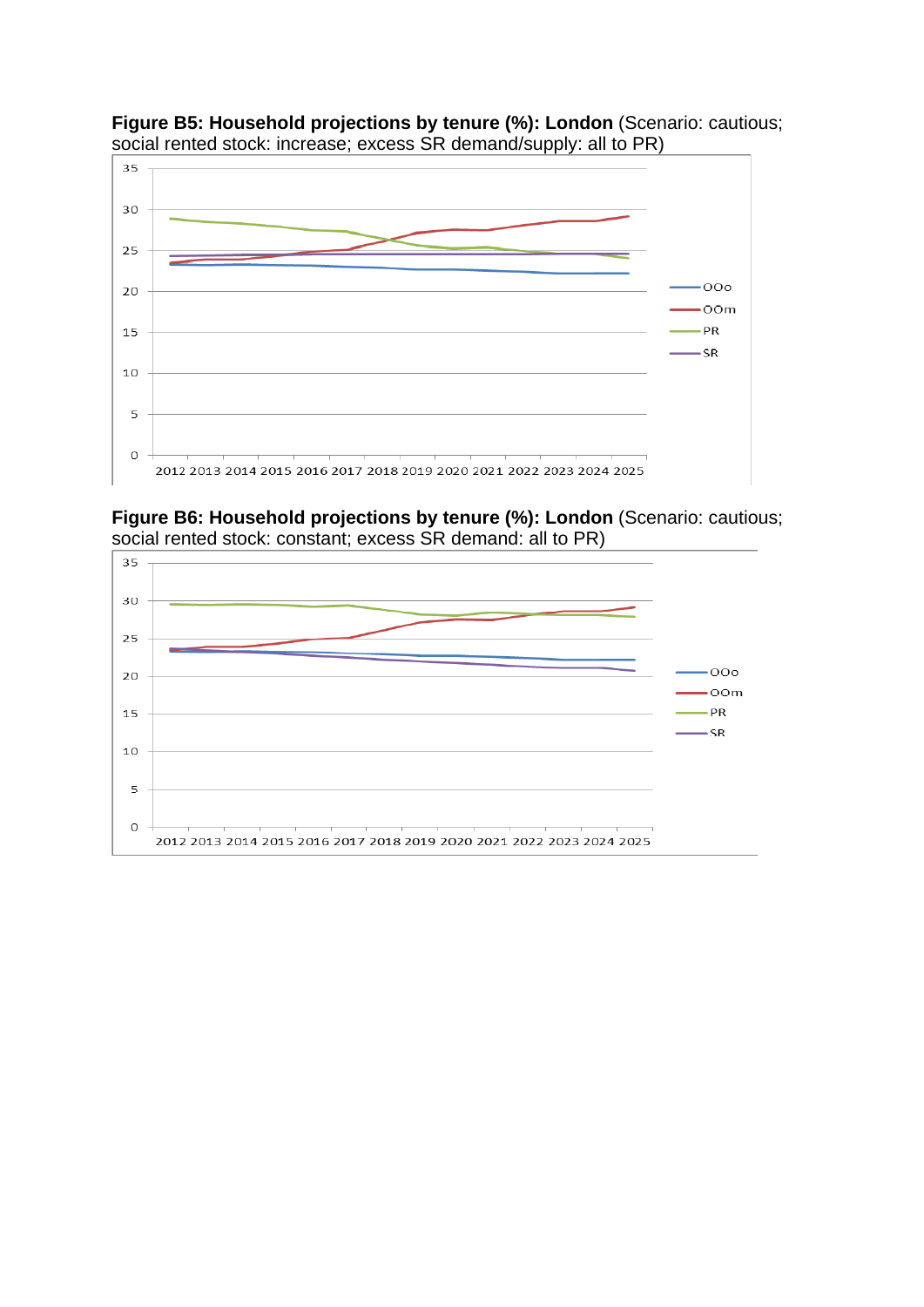

**Figure B7: Household projections by tenure (%): London** (Scenario: cautious; social rented stock: decline; excess SR demand: all to PR)

**Figure B8: Household projections by tenure (%): London** (Scenario: cautious; social rented stock: decline; excess SR demand: half each to PR and OOm)

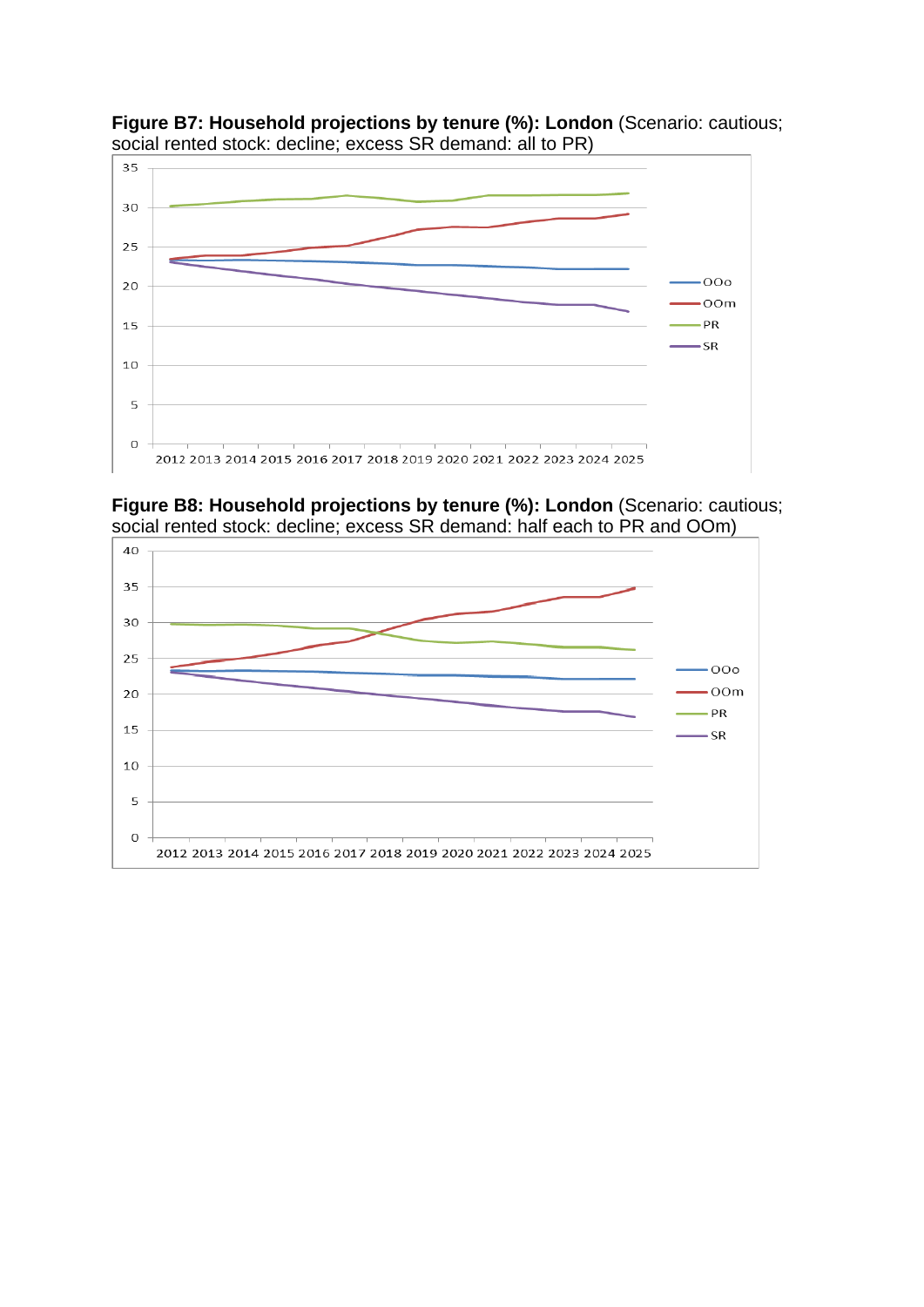**Figure B9: Household projections by tenure (%): families with dependent children; England** (Scenario: cautious; social rented stock: increase; excess SR demand/supply: all to PR)



**Figure B10: Household projections by tenure (%): families with dependent children; England** (Scenario: cautious; social rented stock: constant; excess SR demand: all to PR)

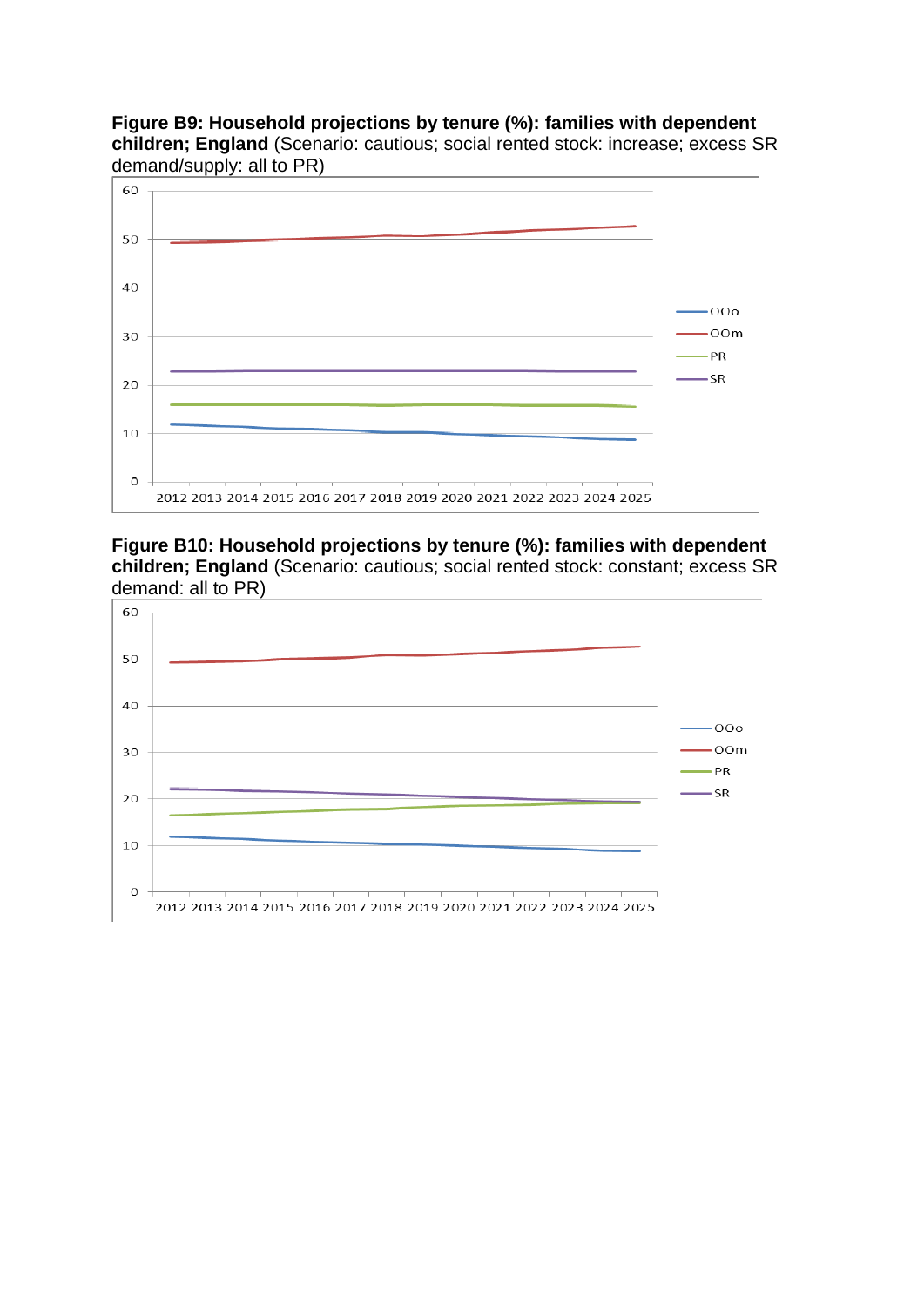**Figure B11: Household projections by tenure (%): families with dependent children; England** (Scenario: cautious; social rented stock: decline; excess SR demand: all to PR)



**Figure B12: Household projections by tenure (%): families with dependent children; England** (Scenario: cautious; social rented stock: decline; excess SR demand: half each to PR and OOm)

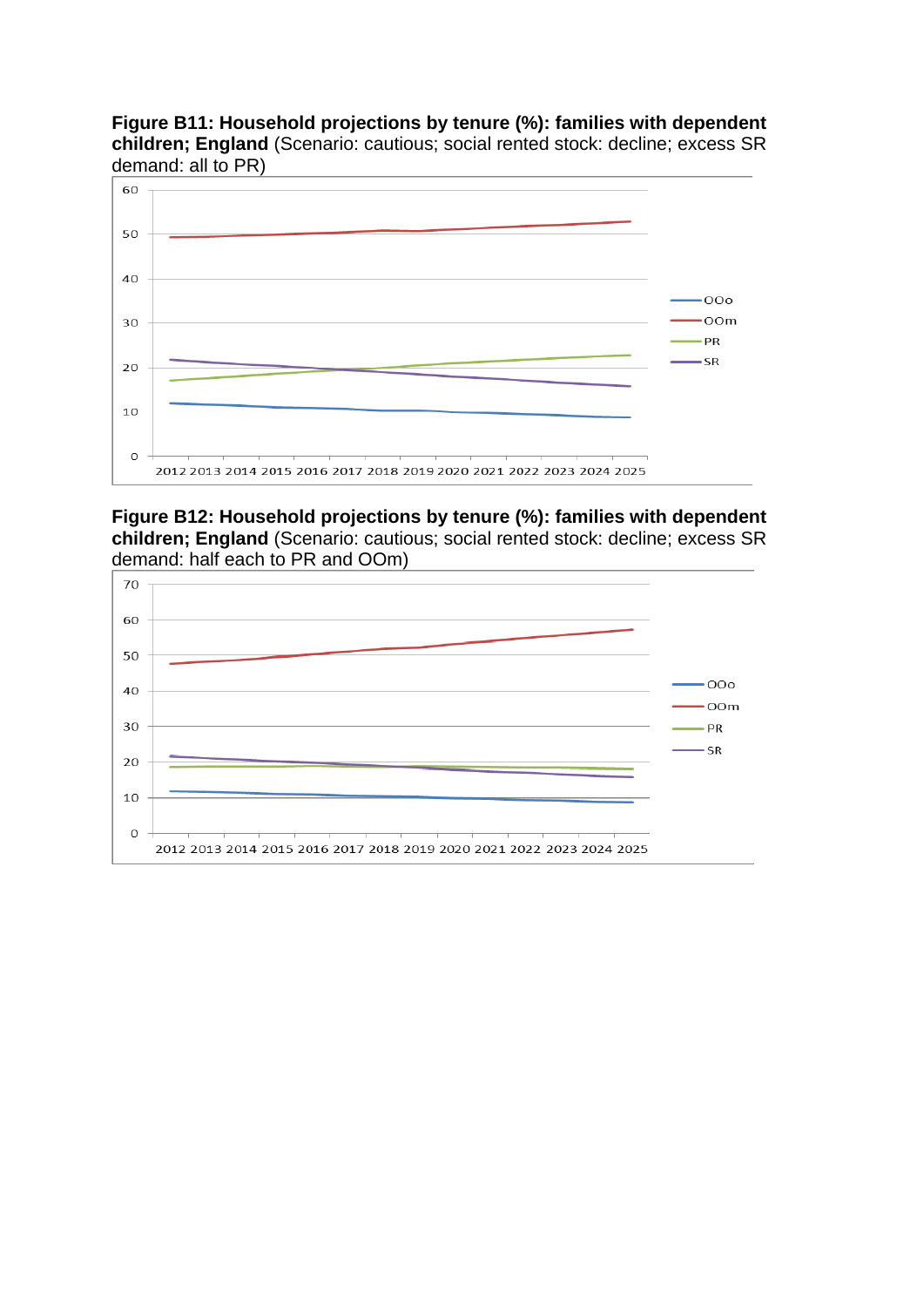**Figure B13: Household projections by tenure (%): families with dependent children; London** (Scenario: cautious; social rented stock: increase; excess SR demand/supply: all to PR)



**Figure B14: Household projections by tenure (%): families with dependent children; London** (Scenario: cautious; social rented stock: constant; excess SR demand: all to PR)

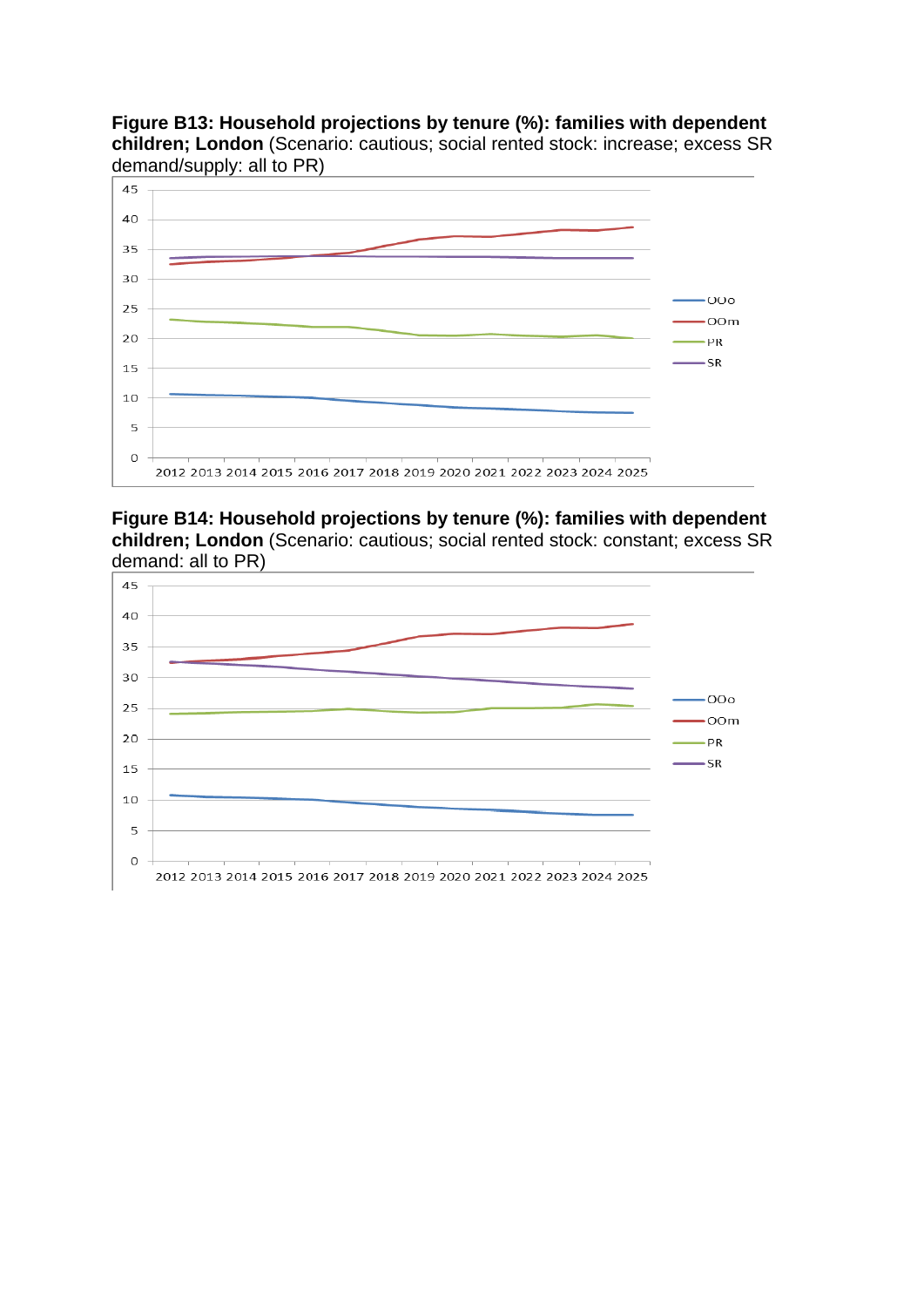**Figure B15: Household projections by tenure (%): families with dependent children; London** (Scenario: cautious; social rented stock: decline; excess SR demand: all to PR)



**Figure B16: Household projections by tenure (%): families with dependent children; London** (Scenario: cautious; social rented stock: decline; excess SR demand: half each to PR and OOm)

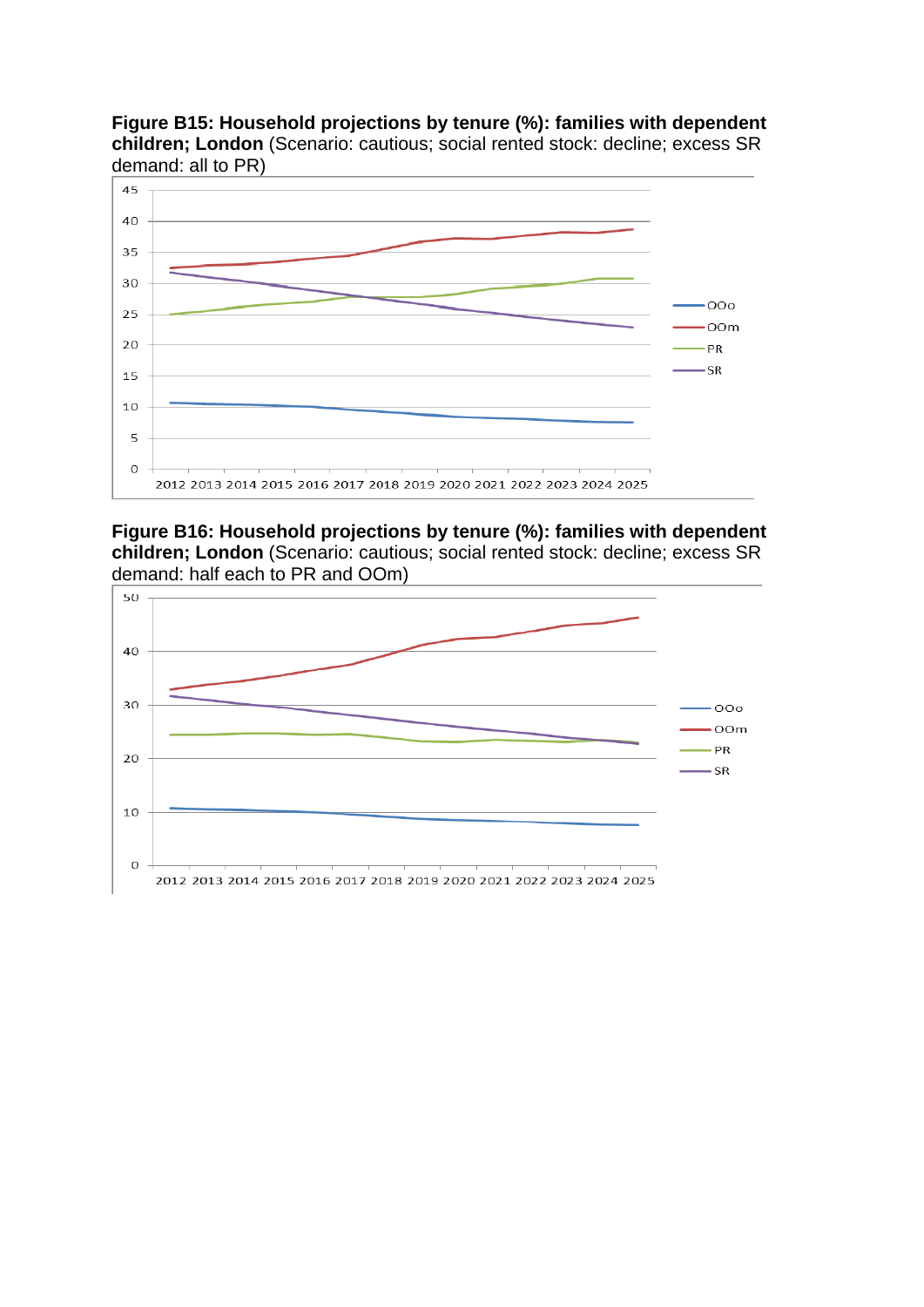**Figure B17: Household projections by tenure (%): LMI households; England** (Scenario: cautious; social rented stock: increase; excess SR demand/supply: all to



**Figure B18: Household projections by tenure (%): LMI households; England** (Scenario: cautious; social rented stock: constant; excess SR demand: all to PR)

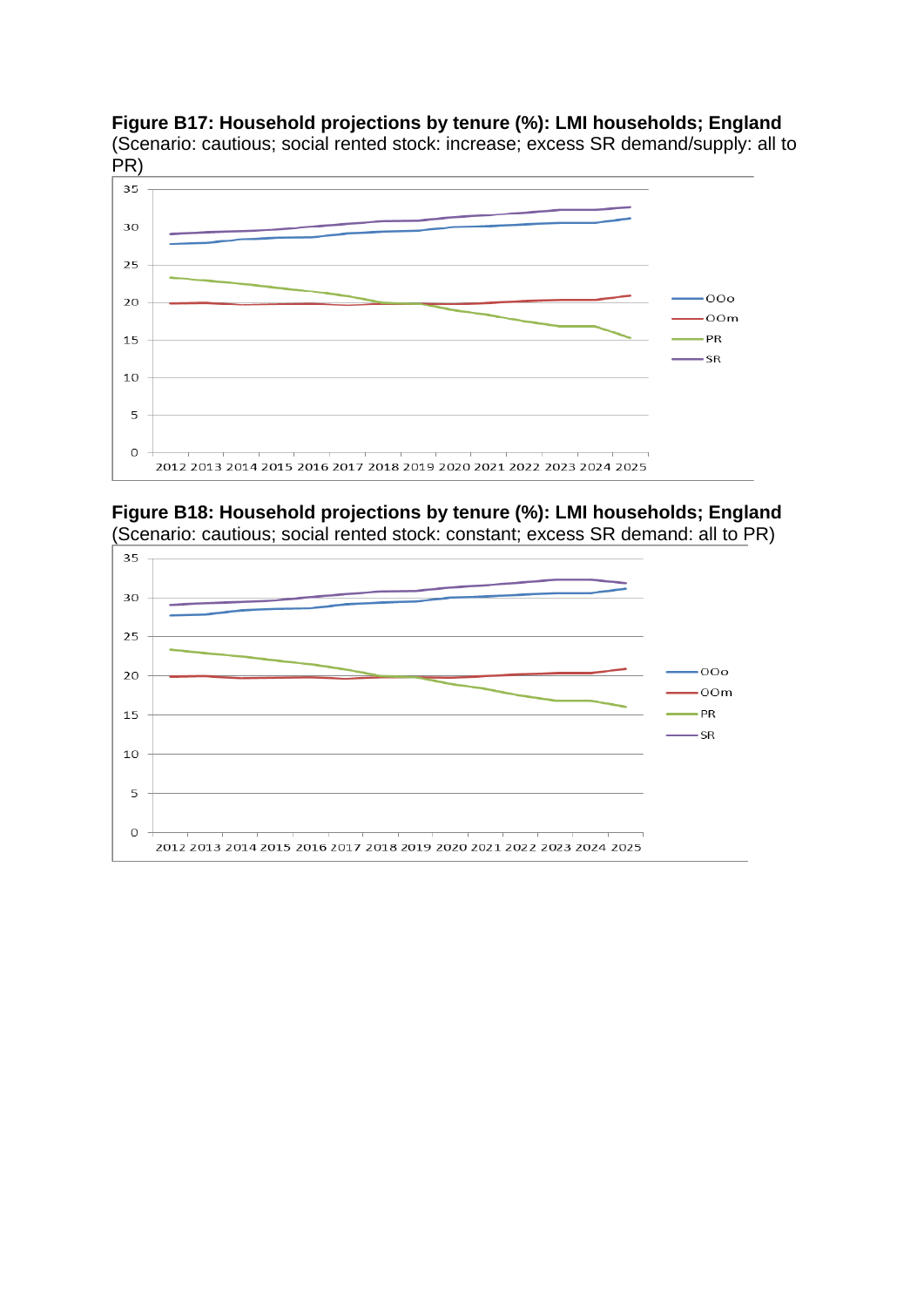

**Figure B19: Household projections by tenure (%): LMI households; England** (Scenario: cautious; social rented stock: decline; excess SR demand: all to PR)

**Figure B20: Household projections by tenure (%): LMI households; England** (Scenario: cautious; social rented stock: decline; excess SR demand: half each to PR and OOm)

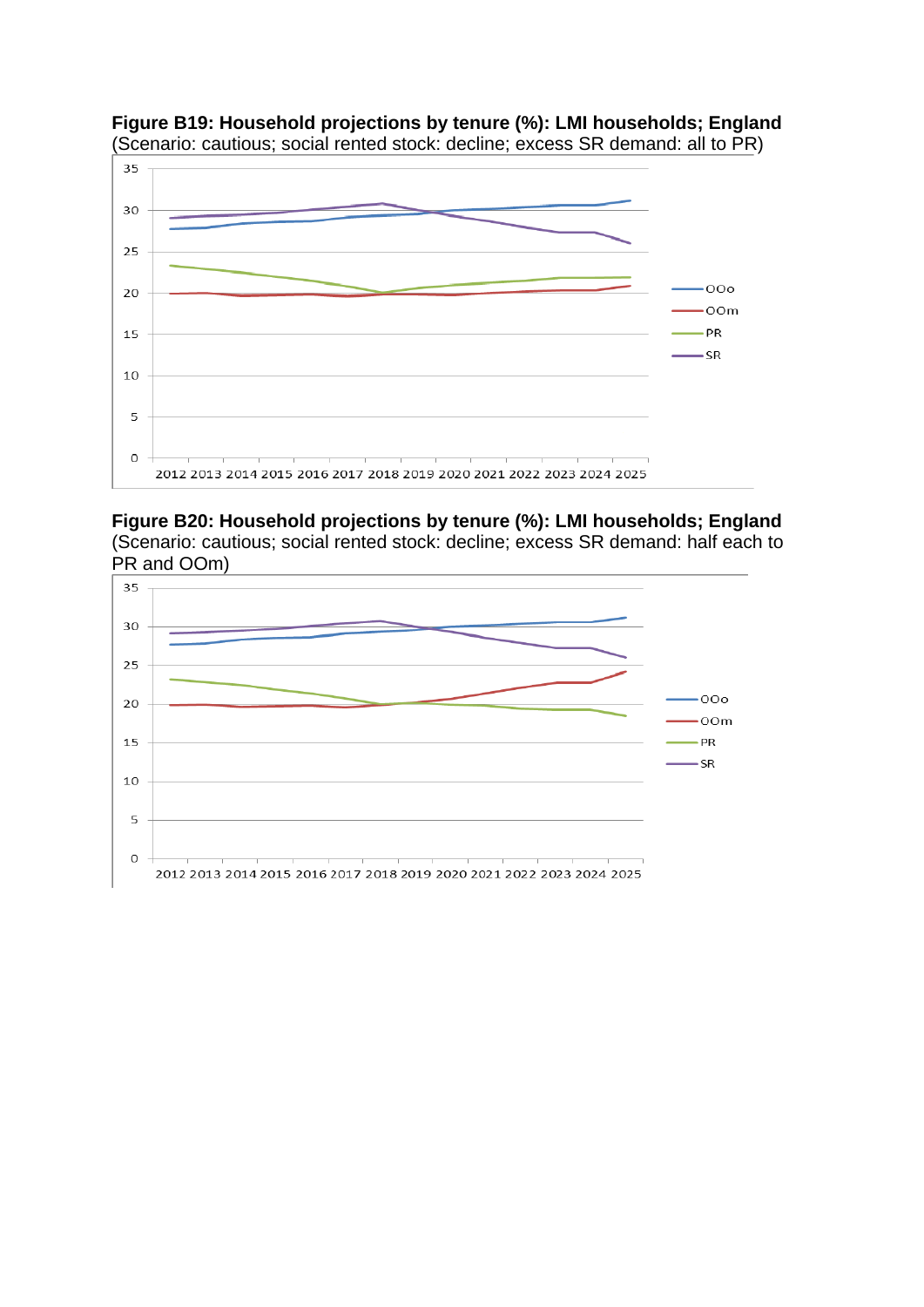## **Figure B21: Household projections by tenure (%): LMI households; London**

(Scenario: cautious; social rented stock: increase; excess SR demand/supply: all to PR)



50 45 40 35 30  $000$ 25 OOm PR 20 S<sub>R</sub> 15 10  $\overline{5}$  $\overline{O}$ 2012 2013 2014 2015 2016 2017 2018 2019 2020 2021 2022 2023 2024 2025

**Figure B22: Household projections by tenure (%): LMI households; London** (Scenario: cautious; social rented stock: constant; excess SR demand: all to PR)

**Figure B23: Household projections by tenure (%): LMI households; London** (Scenario: cautious; social rented stock: decline; excess SR demand: all to PR)

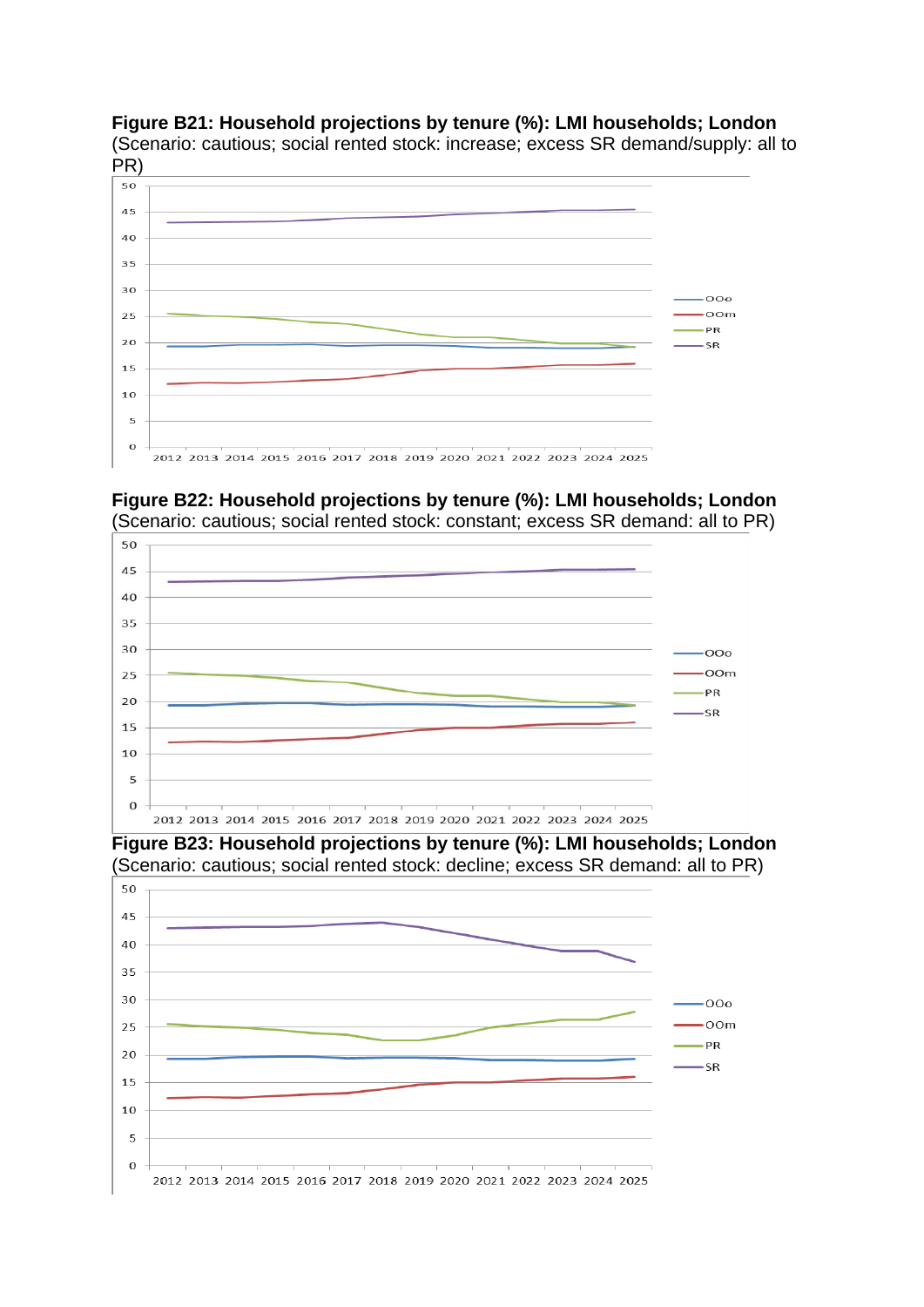**Figure B24: Household projections by tenure (%): LMI households; London** (Scenario: cautious; social rented stock: decline; excess SR demand: half each to PR and OOm)



**Figure B25: Household projections by tenure (%): LMI households; families**  with dependent children; England (Scenario: cautious; social rented stock: increase; excess SR demand/supply: all to PR)

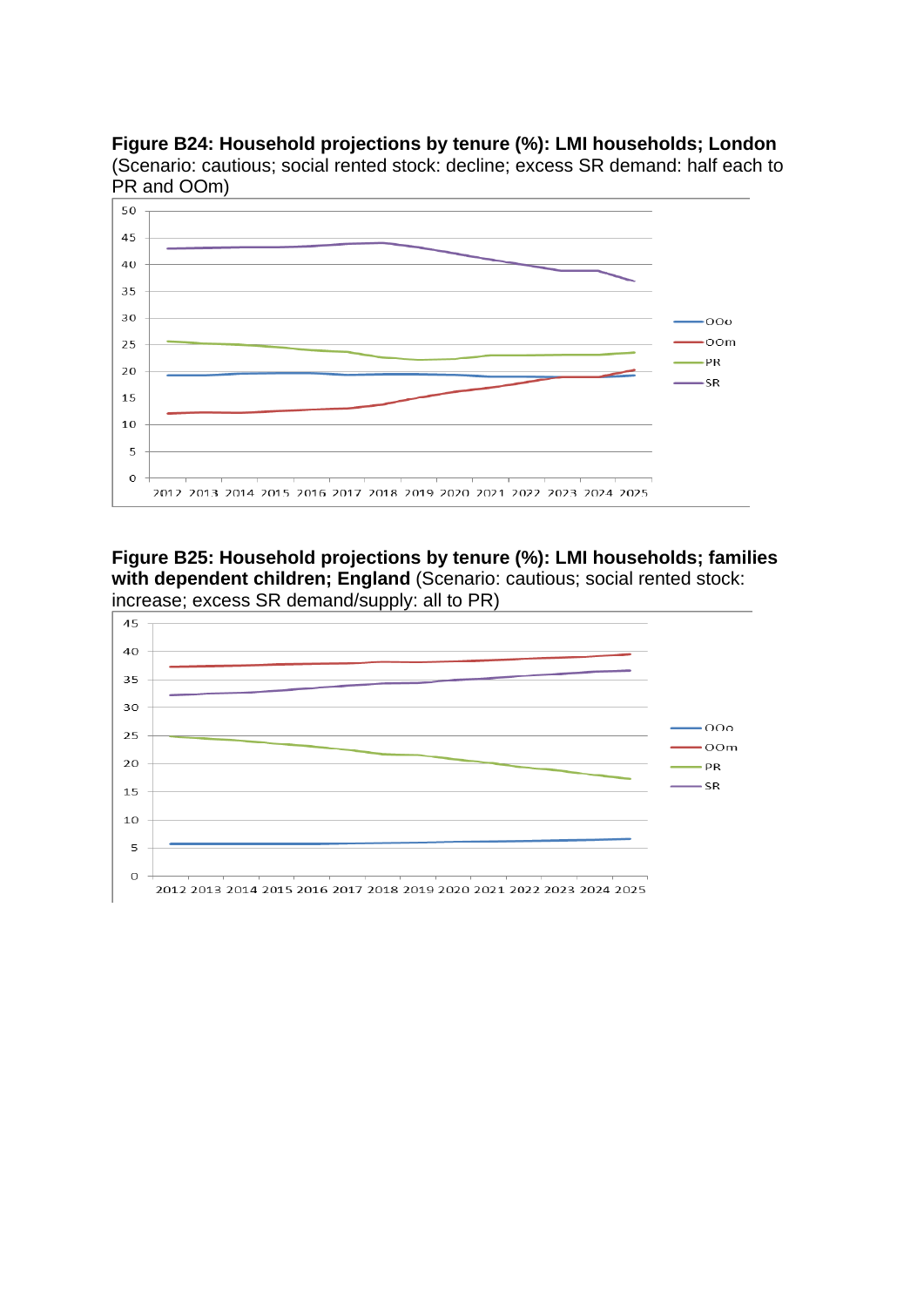**Figure B26: Household projections by tenure (%): LMI households; families**  with dependent children; England (Scenario: cautious; social rented stock: constant; excess SR demand: all to PR)



**Figure B27: Household projections by tenure (%): LMI households; families**  with dependent children; England (Scenario: cautious; social rented stock: decline; excess SR demand: all to PR)

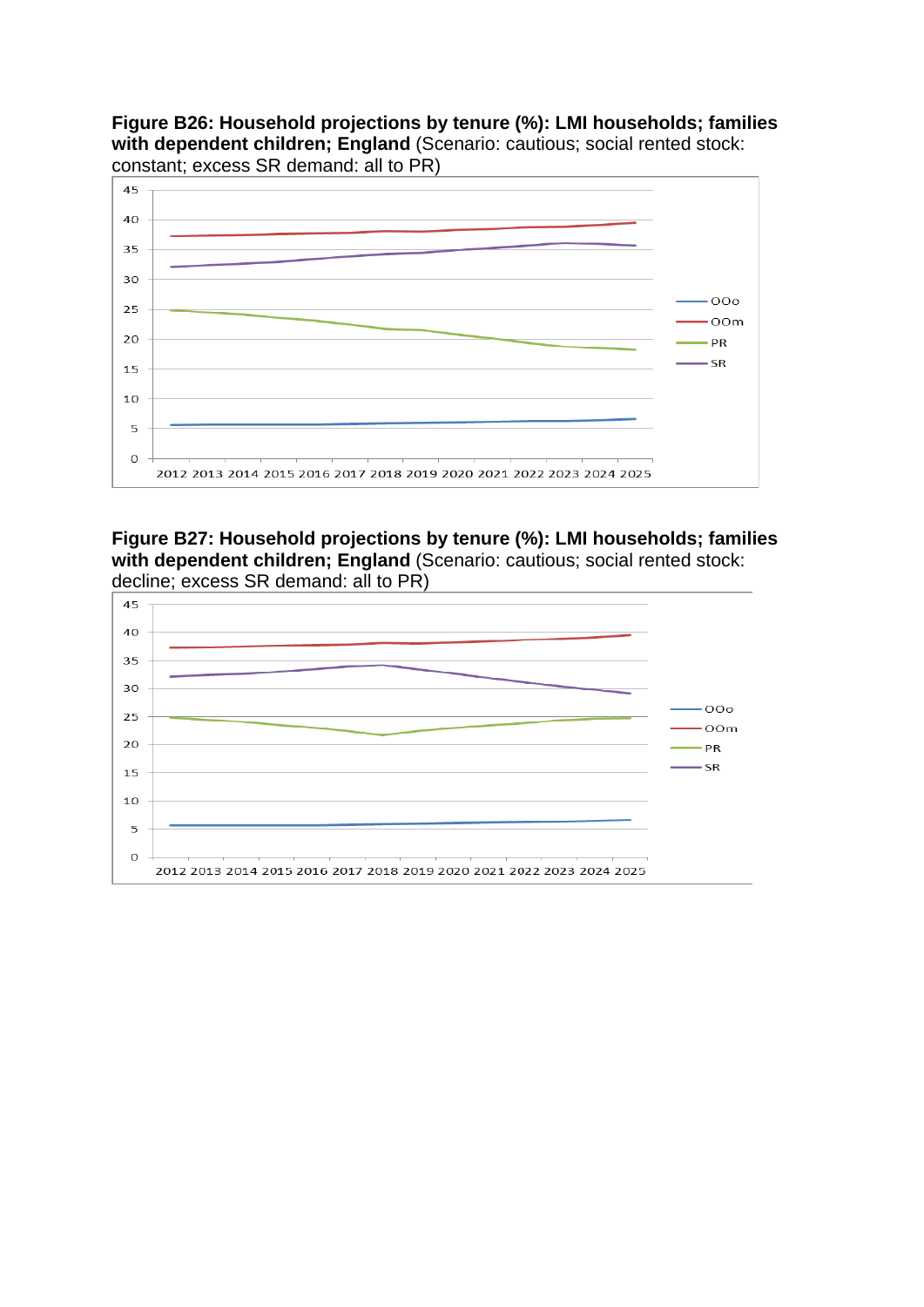**Figure B28: Household projections by tenure (%): LMI households; families**  with dependent children; England (Scenario: cautious; social rented stock: decline; excess SR demand: half each to PR and OOm)



**Figure B29: Household projections by tenure (%): LMI households; families with dependent children; London** (Scenario: cautious; social rented stock: increase; excess SR demand/supply: all to PR)

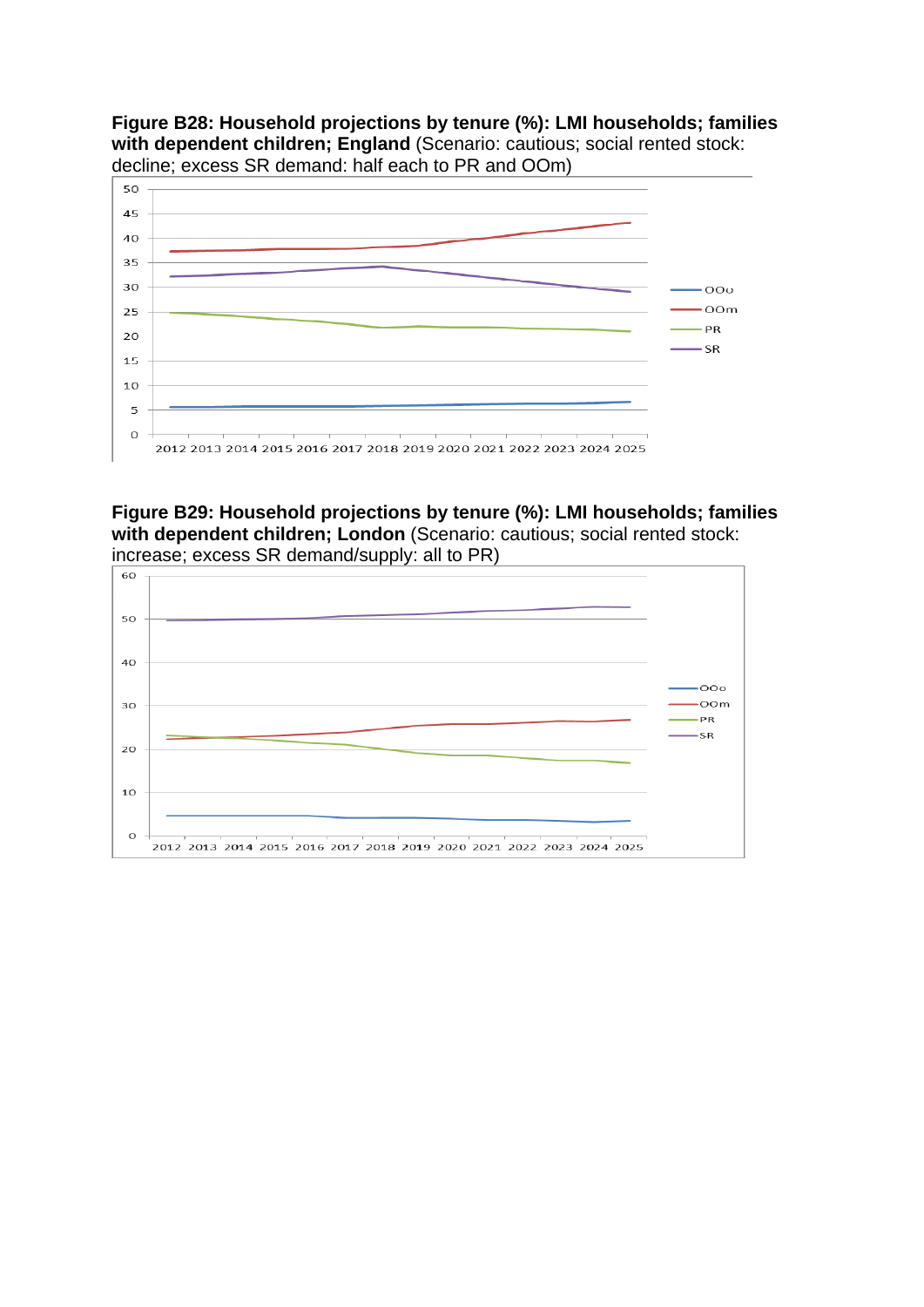**Figure B30: Household projections by tenure (%): LMI households; families**  with dependent children; London (Scenario: cautious; social rented stock: constant; excess SR demand: all to PR)



**Figure B31: Household projections by tenure (%): LMI households; families**  with dependent children; London (Scenario: cautious; social rented stock: decline; excess SR demand: all to PR)